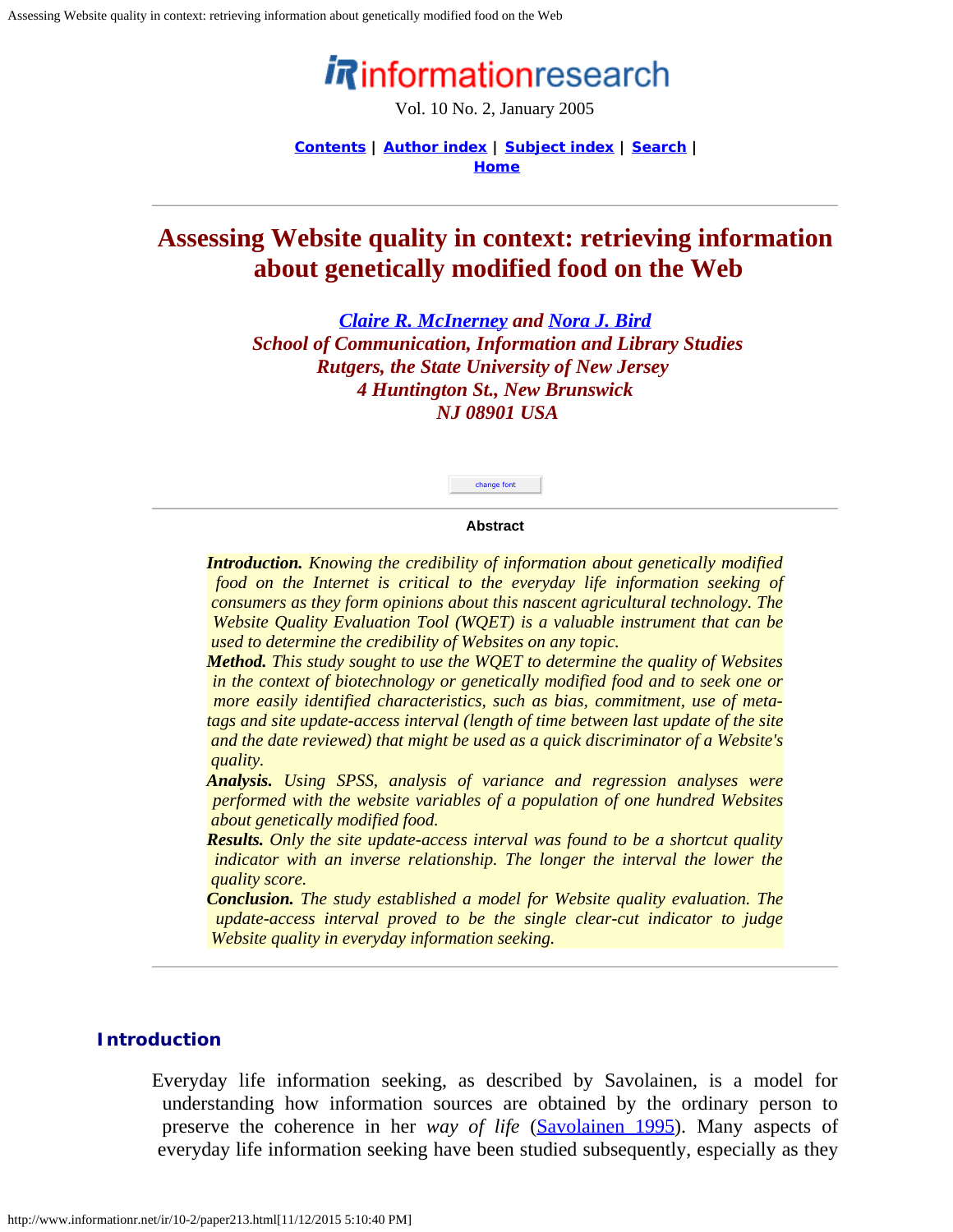relate to health related information seeking (e.g., [Johnson 2001](http://www.informationr.net/ir/10-2/joh01); [Wikgren 2001](#page-0-0)), however, many other aspects remain unexplored. Of particular interest, is the constellation of questions surrounding the purchase of consumer goods; a primary component of maintaining a *way of life* for anyone in industrialized societies, such as the United States and Europe. How does information seeking play a role in the shaping of consumer decisions?

#### **Genetically modified foods as a consumer item**

The use of genetic engineering techniques in the production of agricultural commodities has grown and developed in the past decade. In 2003 it was estimated that 145 million acres worldwide were planted with genetically engineered plants compared with no acreage in 1994, the year that the first genetically engineered crop was approved by the US government regulatory agencies [\(Pew Initiative...](#page-12-1) 2003b). In addition, approximately 80% of the processed foods sold in supermarkets are made from genetically engineered crops either through the use of processed oil, such as canola, or from a corn derivative, such as corn syrup [\(Hallman,](#page-11-0) *[et al.](#page-11-0)* [2003](#page-11-0)). Nonetheless, consumer acceptance of this new technology as an appropriate method of producing food for human consumption in the United States is still an open question. Recent surveys have shown that between 33% and 51% of American consumers are opposed to these products and would not buy them [\(Hallman](#page-0-0) *[et al.](#page-0-0)*  [2003](#page-0-0); [Pew Initiative... 2003a](#page-12-2)). This percentage has remained fairly consistent despite the fact that most consumers lack substantive information about what these products are and how they might be harmful or helpful. In a recent survey, Hallman *et al.* ([2003](#page-11-0)) found that only 52% of those surveyed knew that genetically engineered food are already in the supermarkets while the Pew Initiative on Food and Biotechnology poll [\(2003](#page-12-2)) showed that only 34% of their sample had even heard of genetically modified food.

This lack of knowledge seems to reflect a lack of available information. If information is scarce on the topic, the questions are: What is the quality of the information available to the US public? How much is available? and What is the credible content that the many media channels, newspapers, magazines, television, and the Internet are carrying about this important subject? A multidisciplinary study undertaken by the Food Policy Institute of Rutgers, the State University of New Jersey is examining the information sources that are available for people seeking to learn more. By understanding the nature of information that consumers have been exposed to about this new technology and how they are exposed to it, the study hopes to generate a knowledge base necessary for understanding how consumers form opinions about food biotechnology and how to communicate more effectively with the public about biotechnology-related issues. This project is being conducted by an international team of researchers [\(McInerney](#page-12-3) *[et al.](#page-12-3)* [2004](#page-12-3)). The Information Access part of the project, conducted by researchers at Rutgers University, first looked at the number of newspaper and magazine stories written in the decade between 1992 and 2002 [\(McInerney](#page-12-3) *[et al.](#page-12-3)* [2004](#page-12-3)). The project continues to examine other channels for what some authors have called the 'public understanding of science' [\(Wynne 1995](#page-12-4)), including television coverage and the Internet.

### **The Internet as a media channel**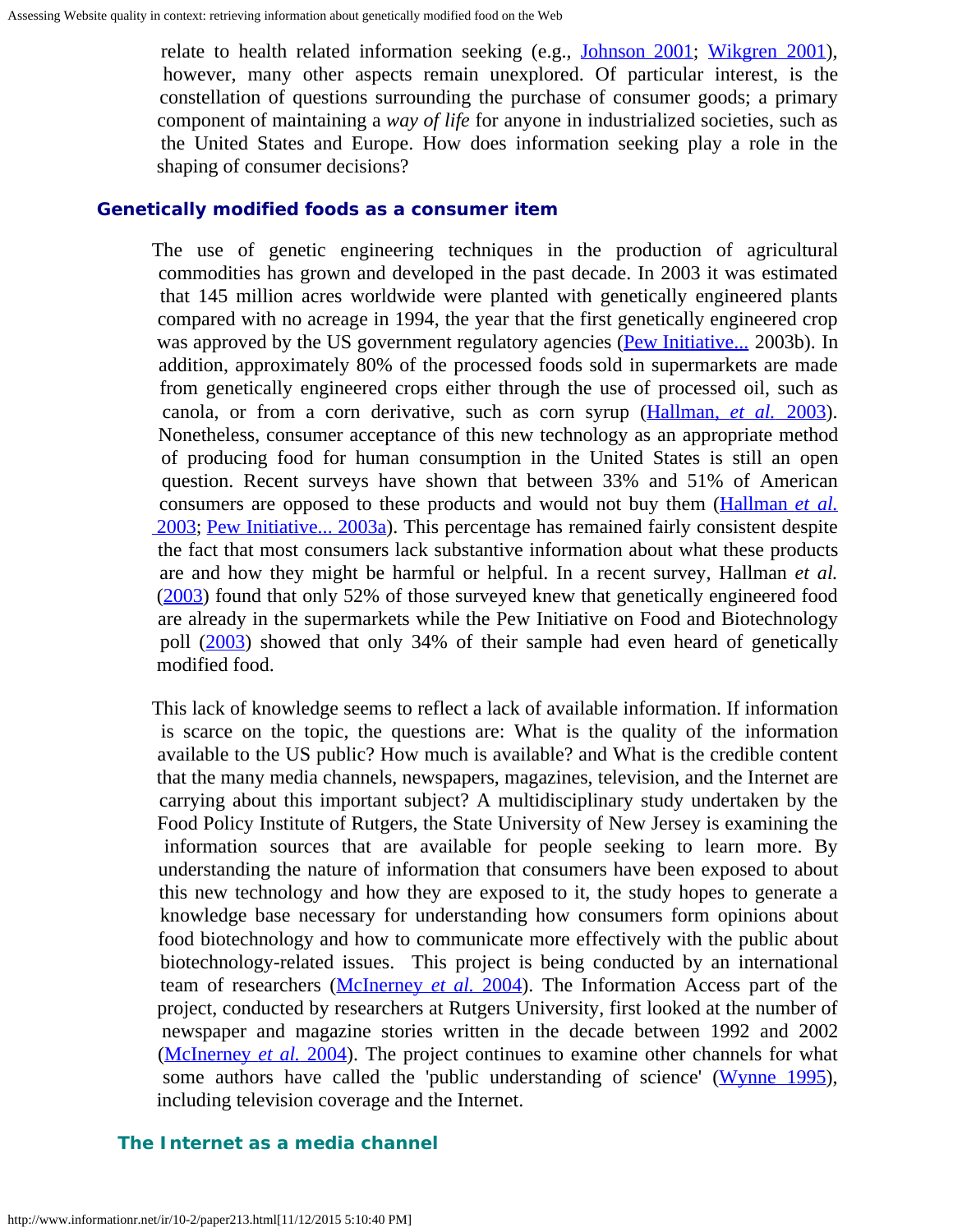As Wilson [\(1997](#page-12-5)) noted, the characteristics of the information being sought can pose a significant barrier to information seeking behaviour. Both the understanding of channels available to everyday life information seekers and the credibility of the information carried there is important to understanding the process that they might use to create knowledge. The characterization of what is carried in the many media channels that people are exposed to in their daily lives is a first step in studying what they might know about a topic, especially one where opinions are so mixed as in the case of genetically modified foods [\(Spink & Cole 2001](#page-12-6)).

The present work investigated the quality of Internet Websites as sources of information about genetically modified food. The Internet is now an accessible information channel for a majority of Americans; the PEW survey on Internet use in the United States completed in 2002 found that 59% of households in the United States have direct access to the Internet [\(Horrigan 2003](#page-12-7)) and there are estimates that 70.4% of the U.S. population uses this medium in some way [\(Internet World Stats.](#page-12-8)  [2004\)](#page-12-8). Recent research has shown that people use the Internet extensively to gather information ( $\frac{Flanagin \& \text{Metzger } 2001}{$ ), and they are more likely to give credence to the information they find on the Internet than they did in the past (*Johnson & Kaye*)  [2002\)](#page-12-9). Johnson & Kaye found that readers using political Websites in the 2000 election found them more believable than during the 1996 election. In this environment of computer mediated information retrieval, it becomes critical to identify quality sites with substantive information, especially about a controversial topic.

Assessing the quality of an Internet Website is not as easy as it might seem. The question of Website quality has been defined by different disciplines in three distinct ways:

- 1. the usability of the interface (mediated communication);
- 2. the information value of the content provided (library and information science); and
- 3. the design of such a site (information systems and technology, media studies).

Each definition of quality leads to lists of criteria about what constitutes a quality site. McInerney [\(2000a](#page-12-10)) looked at all of these criteria from multiple studies on Web quality to form a comprehensive tool for evaluating the quality of a Website that would serve to assess its trustworthiness. Her guiding principle was that 'if information can pass a test of quality, it is most likely to prove trustworthy' [\(McInerney 2000a: 3](#page-12-10)) and therefore, have higher credibility. The Website Quality Evaluation Tool (WQET) that resulted from the analysis and synthesis of multiple Web quality studies is an interdisciplinary assessment instrument.

The tool requires an investment of time and careful consideration. It takes at least one half-hour to examine a Website thoroughly and apply quality criteria. This time commitment may be available to information professionals, but the public may not be willing to invest the same amount of time. Thus, the challenge is to devise a method that will lead the Internet user to the same conclusion as the WQET without the heavy time investment. Using a different assessment tool to assess the content of diabetes health sites, Seidman looked at domain as one such possible quality indicator but no statistical correlation was found [\(Seidman 2003](#page-12-11)). Different results were obtained by Triese, *et al.* [\(2003](#page-12-12)) when they compared readers responses to different science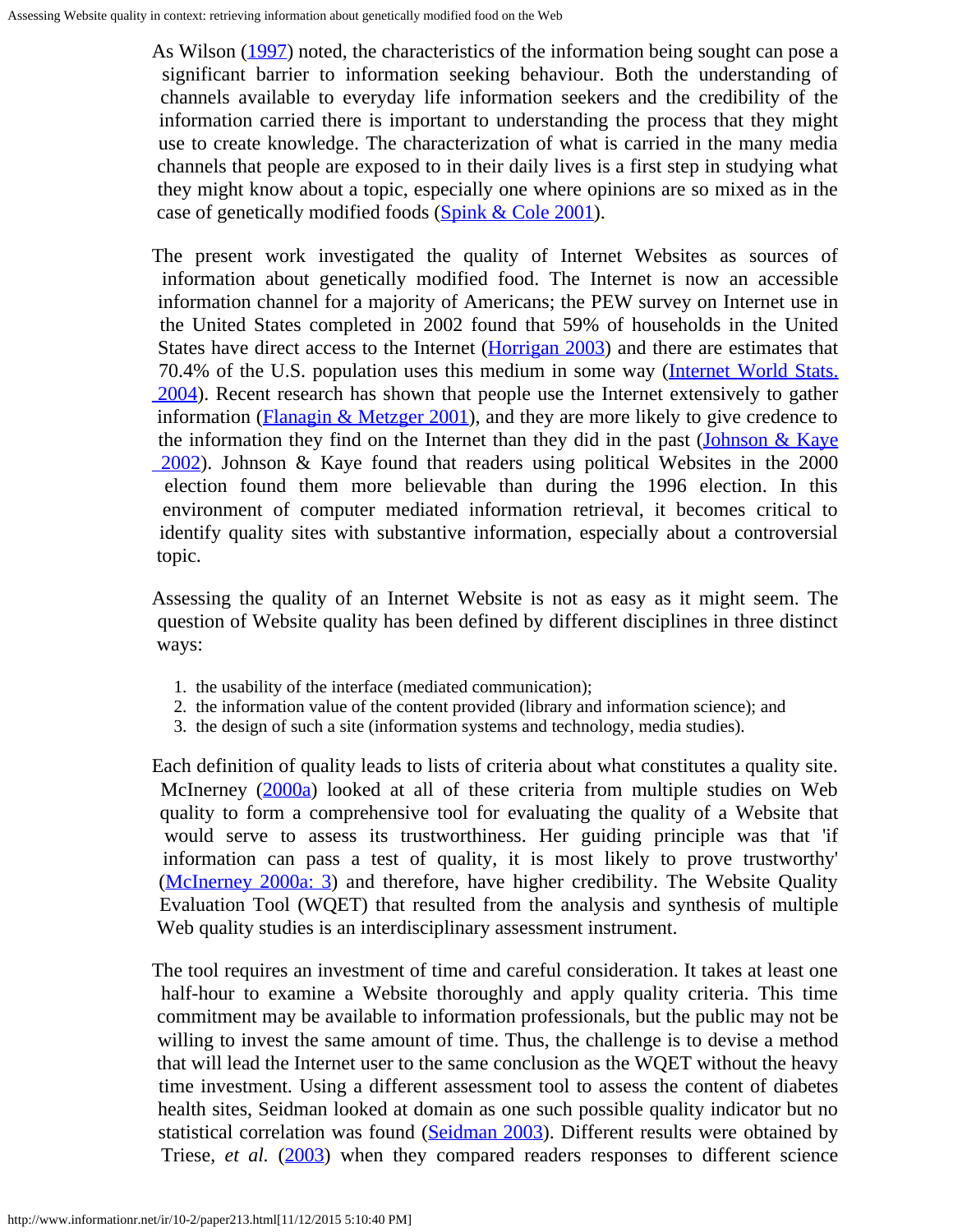Websites. Readers in that study rated the .gov sites as being more credible than those from .com sites.

The present study sought to connect other meta-characteristics of a site to the results obtained from using the WQET. There were three guiding research questions:

- 1. What is the quality of Websites on genetically engineered food available to consumers for everyday life decision-making about this topic?
- 2. Do political considerations or bias affect the quality of the Website?
- 3. Does the level of resources, as measured by the update-access interval of the site and commitment to the topic exhibited by the sponsor of a Website, affect the quality of the site?

The model in Figure 1 shows the conceptual relationship among these questions. The proposed model shows that political attitudes combined with the level of resources available to an organization could affect the quality of the information on any given Website. The concepts *political attitudes* (that is, bias or stance) and *resources* have been operationalized for the present study by examining several variables. By *bias* we mean how the Website's sponsor views genetically modified (GM) crops or food and how strong the attitude might be regarding the benefits or disadvantages of growing genetically modified crops and using genetically modified food. A *bias* score was assigned to a Website using one of five levels that range from 'Very Opposed' to 'Very Favorable' towards genetically modified (GM) food; for example, Friends of the Earth, an environmental organization, is extremely opposed to genetically modified food so their Website received a rating of Very Opposed for bias.



**Figure 1: Conceptual model of factors influencing quality of information.**

Resource levels were assessed by looking at three different factors: commitment, update-access interval, and meta-tags. The first factor, the amount of commitment that the organization shows towards genetically modified food, was measured by the amount of space on the site devoted to the topic. The second resource factor, site update-access interval, was measured by the length of time between the last time the Website was updated and the actual date of the review of the site. The third resource indicator, the presence of meta-tags, was used for keyword identification of the site's contents. Meta-tags are used in the HTML coding to describe the contents of the site. The rationale behind using these factors is that organizations that care about the quality of information on their site will include substantial amounts of information, will update their sites regularly to reflect new information and will assign keyword meta-tags in order to help information seekers locate information. Overall quality was measured by the score on the Website Quality Evaluation Tool ([McInerney](#page-12-13), 2000b).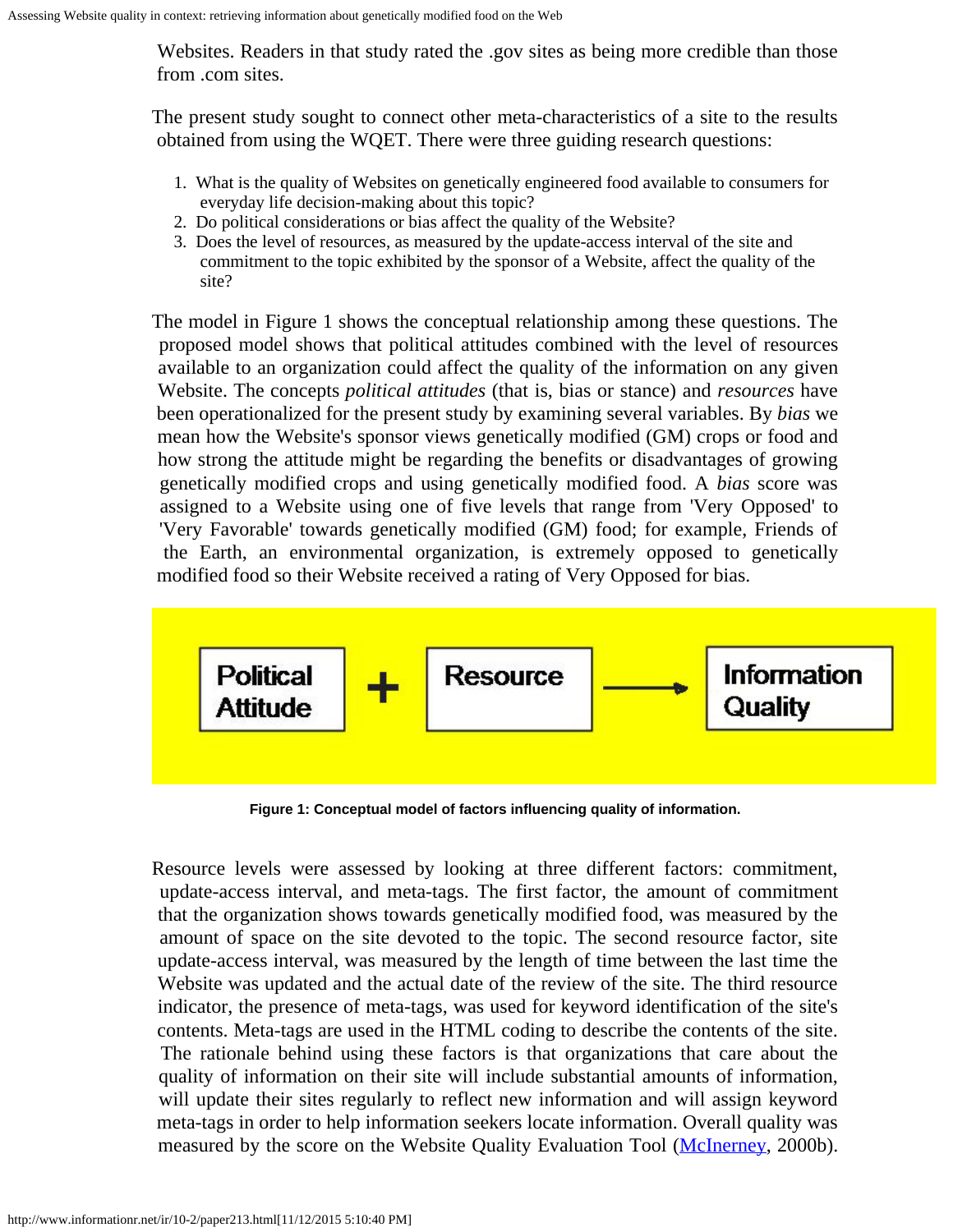The empirical model of these variables is shown in Figure 2.



**Figure 2: Empirical model of operationalized factors affecting Website total quality score.**

Working with these models generated four research hypotheses, which were tested using the Website as a unit of analysis. In each case the null hypothesis is that the effect cannot be found. The four hypotheses are:

- H1. There is a statistically significant difference in mean quality score between sites that use meta-tags and those that do not use them.
- H2. There is a statistically significant difference in mean quality score among the various levels of commitment to biotechnology food exhibited on the sites.
- H3. There is a correlation between bias and quality score.
- H4. There is a correlation between bias, commitment and update-access interval and the mean quality score.

### **Methods**

The primary objective of this research is to study the quality of Websites that provide information about genetically engineered foods. The first step in this process was to identify the sites using a purposive sampling technique. The second step was to determine the quality score for each identified site using the Website Quality Evaluation Tool. Coding was done over a six-month period by evaluating all the variables related to Web quality as articulated in the Website Quality Evaluation Tool and entering the score for each variable into a Microsoft Access database built expressly for this project. The database allowed for a total quality score to be calculated from a composite of all the variables, some of which were weighted according to their importance. The resulting data were exported to an SPSS 11.0 spreadsheet for analysis.

## **Data sample**

Purposive sampling techniques were used to gather *subjects*, that is, Websites for the study. The unit of analysis was a Website that had some information about agricultural biotechnology, genetically modified food, genetically engineered food or some variant of these terms. Individual pages about genetically modified food were the focal point of the analysis although the entire Website was analysed. In practice, this meant that information about the last date of update, authority, links, style and graphics were obtained from all of the pages on a Website. Content, authority, and coverage were primarily gleaned only from the most pertinent pages devoted to genetically engineered food.

An initial set of sixty-five Web sites was taken from a checked list compiled by a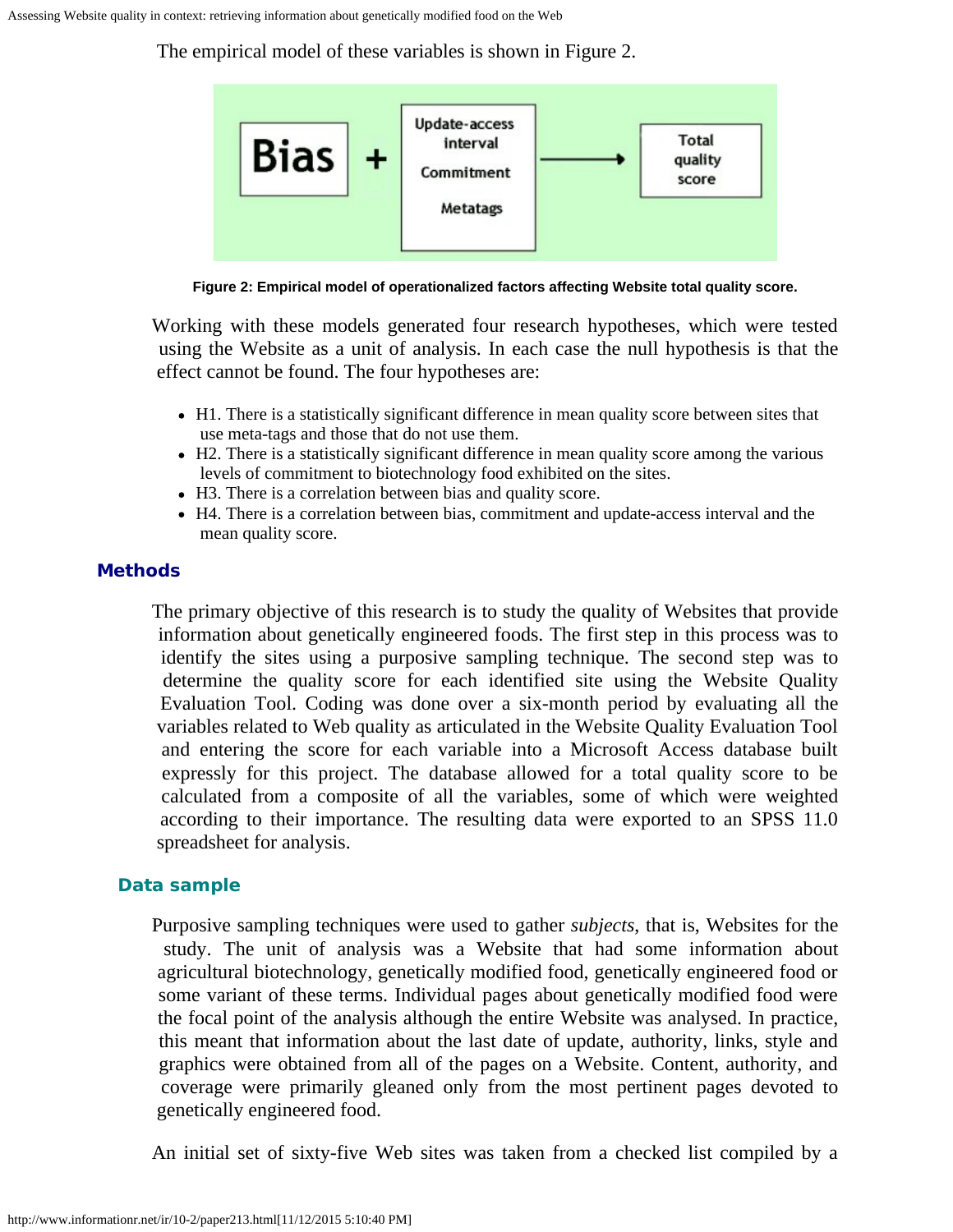Rutgers University scholar who studied rhetorical strategies used on Websites by proponents and opponents of biotechnology [\(Quaglione 2002](#page-12-14)). Additional sites were identified using the top three search engines as rated by Greg Notess's authoritative Search Engine Showdown [\(Notess 2003](#page-12-15)). At the time of the research in 2003, Notess rated Google, [WiseNut](http://www.wisenut.com/), and [Altavista](http://www.altavista.com/) as the top three search engines. Three search phrases; genetically engineered food, genetically modified food, and genetically engineered crop, had previously been identified as being the most popularly used terms for biotechnology food, and consequently, these phrases were used to search for Websites in the search engines [\(McInerney](#page-12-3) *[et al.](#page-12-3)* [2004](#page-12-3)). The top thirty hits on each search engine were compared against the already identified list. Unique items were flagged for review. Some sites were rejected for analysis based on three factors:

- 1. lack of meaningful content despite being found by the search engine,
- 2. sites that were related to print publications such as a specific article from the publication, FDA Consumer, and
- 3. Websites that contained only directories of other Websites, such as the British Library's Resource Discovery Page on Genetically Modified Foods. [\(U.S. Food and Drug](#page-0-0) Administration 2003; [British Library 2003](#page-11-2)).

Identified sites were analysed using McInerney's Website Quality Evaluation Tool ([McInerney](#page-12-13) 2000b). A score for characteristics of each site was recorded. In addition to the eight different quality characteristics and the meta-tag score that make up the total quality score, the bias of the site, the amount of space on the site devoted to the topic of genetically engineered food, or *commitment*, and the dates that the Website was accessed and updated were noted. These dates were used to determine an updateaccess interval score for the site.

A single coder was used for the bulk of the project. However, a preliminary test of a sample done by the primary coder and the author of the WQET was done and intercoder reliability was calculated. The results showed a Spearman's rho correlation of only .775 between the two author coders. Since this was below the usual .80 standard, further training was done and it was raised to .985. This high reliability between the authors of this paper, one of whom was the developer of the Website Quality Evaluation Tool, implied that the best course of action would be for all sites to be analysed by one of the authors.

### **Sampling procedure**

Answers to a series of questions about each Website were recorded on paper forms. (See [Appendix](#page-13-0)) A score for each of eight criteria was determined from these answers by a single coder. After a subtotal was computed by the Access software, the presence of meta-tags was noted. Five points were awarded for use of the meta-tag field for keywords that were used responsibly, i.e., were descriptive of the actual content on the site. The rationale for this weighting is based on the care and engagement by the Web staff when they assign meta-tags. In addition, the bias of the site, the amount of space on the site devoted to the topic of genetically engineered food, or *commitment*, and two dates: the date the Website was accessed and the last date the Website was updated, were noted. The results were entered into the Access database. At present, 100 Websites have been completely analysed and form the basis of this paper.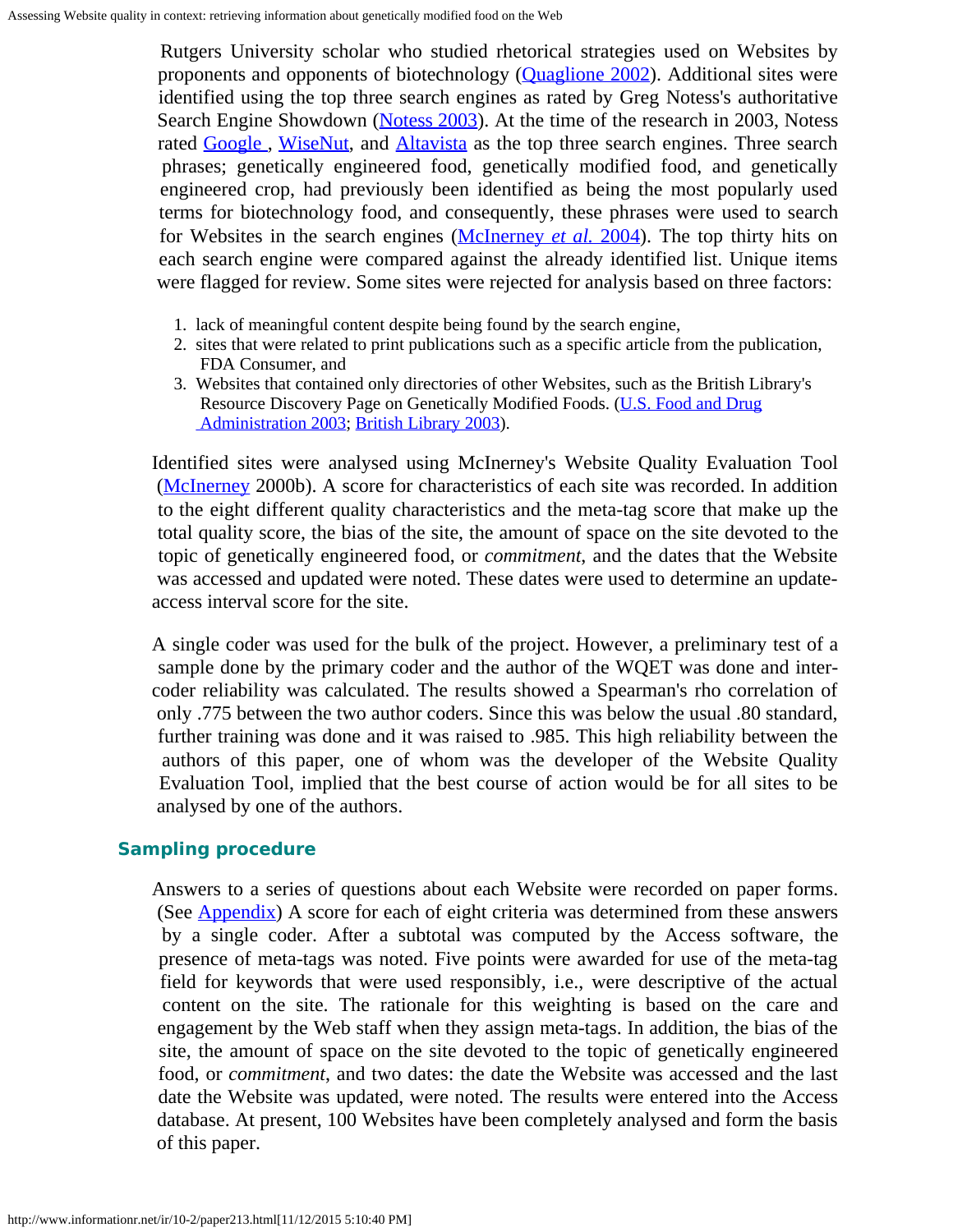# **Assessment of quality variables**

The primary dependent variable in the analysis is qualscor, the total quality score, as derived from the Website Quality Evaluation Tool. This score is made up of nine different criteria with a rating score of 1-7 based on the presence of various subcriteria. The criteria are content, functionality, authority, currency, links, graphics, coverage, style, and use of meta-tags. The first three criteria: content, functionality, authority - are weighted by doubling their scores. In this case *content* refers to the intellectual content of the site, its accuracy and clarity; *functionality* means ease of use and navigation; and *authority* refers to the credibility of the Website author or organizational sponsor. The weighting of these factors reflects the importance that Website quality experts assign to the qualities [\(Beck](#page-0-0) 1997; [Ciolek](#page-0-0) 1996; [Dragulanescu](#page-0-0) 2002; [Lynch & Horton](#page-0-0) 1999; [Tillman](#page-0-0) 2003; [Wehmeyer](#page-0-0) 1997, etc.). The highest possible score for a site is eighty-two with no necessary minimum. Figure 3 shows the number of Websites in the sample that received certain total quality scores.



**Figure 3: Distribution of the Total Quality Score in the 100 analysed Websites showing mean and standard deviation.**

Three independent variables were assessed and recorded in the Access database. Bias was judged on a five-point scale from 'Very Favorable' (five points) towards genetically engineered foods to 'Very Opposed' to these foods (one point). To aid the analysis an ordinal level, a numerical variable was created from this one and labelled *biasnum*. *Commitment* was defined as percentage of the site directory sections that were devoted to this topic. The amount of commitment to the topic of genetically modified food was initially evaluated on a ten-point scale, for example, a site could be scored from 0-10% to 90-100% depending on what proportion of the Website's pages discussed genetically modified food. In order to make statistical analysis easier, the scale was transformed into a numerical variable called *commit*. However, very few sites were found to devote between 40 to 70% of their site space to the topic, so the variable was collapsed into three levels: low (0-29% commitment), medium (30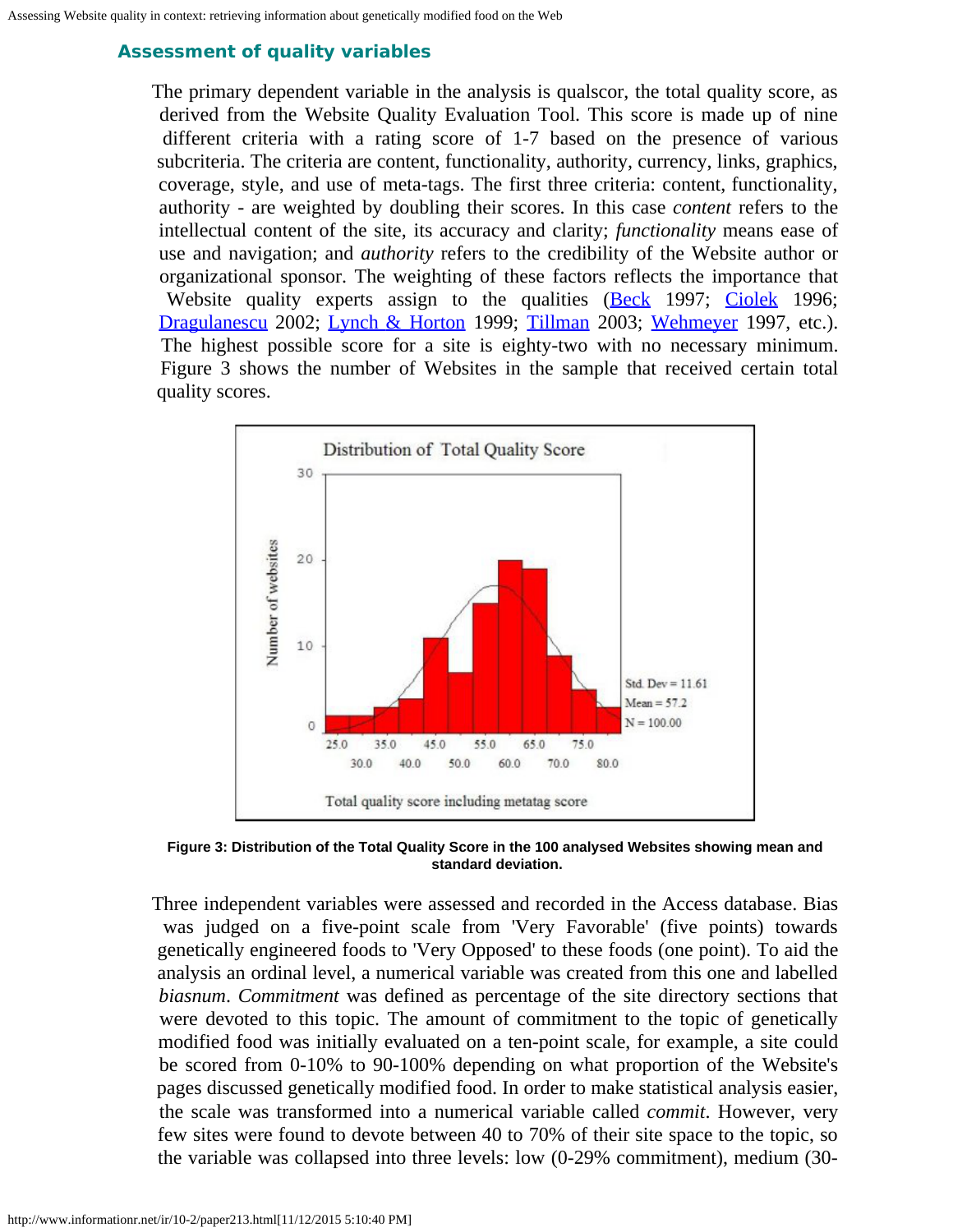69% commitment), and high (70-100% commitment); the revised variable was labelled *commit2*.

Two variables were created from the gathered evaluation data: basequal, the quality score without the five points for the presence of meta-tags that were added after the evaluation; and update-access interval. Update-access interval can also be thought of as a measure of how recently the site has been maintained. Since meta-tag usage was an addition to the total quality score, it was desirable to create a new variable, *metapres* that could be used in an independent samples t-test. Rather than an addition to the score, *metapres* was a bimodal, nominal variable created by transforming the cases where five points were added into a *yes* or *no* for the use of meta-tags on the site.

Table 1 provides an overview of the Website characteristics that demonstrate Website quality and the number of sites that received specific evaluation ratings. *Bias* is fairly evenly distributed, although the *Very Opposed* group is the largest. Overall, more Websites demonstrated that the sponsors were either somewhat opposed or very opposed to genetically modified food (n=46), compared with thirty-eight sites that were somewhat in favour or very favourably inclined towards genetically modified food (n=38). Sixteen of the sites demonstrated an even-handed treatment of genetically modified food, demonstrating a position that was neither for nor against. *Commitment* results were bimodal with only five sites showing a medium level (30- 69% of the site) devoted to the topic. Approximately half of those examined showed a low commitment (n=46), and half had a strong or high commitment to the topic on their site (n=49). meta-tag usage was evenly split in the sample; about half the sites used meta-tags ( $n=54$ ), and half did not ( $n=46$ ), and their mean quality scores were quite close. The mean update-access interval of the sites was over one-half year with a large standard deviation of almost one-year on either side of the mean. Ninety-four of the sites were examined for this characteristic because six sites had no dates associated with them. The mean total quality score was 57.2 which would classify the average site as 'Good' on the Website Quality Evaluation Tool rating scale.

| <b>Characteristics</b>         | <b>Number</b><br>$(N=100)$   |  |  |
|--------------------------------|------------------------------|--|--|
| <b>Bias</b>                    |                              |  |  |
| Very opposed                   | 37                           |  |  |
| Somewhat opposed               | 9                            |  |  |
| <b>Neutral</b>                 | 16                           |  |  |
| Somewhat in favour             | 18                           |  |  |
| Very favourable                | 20                           |  |  |
| Commitment                     |                              |  |  |
| Low $(0-29\% \text{ of site})$ | 46                           |  |  |
| Medium (30-69%)                | 5                            |  |  |
| High (70-100%)                 | 49                           |  |  |
| Meta-tags                      | No. (Mean basequal<br>score) |  |  |
| Meta-tags used                 | 54 (55.39)                   |  |  |
| Meta-tags not used             | 46 (53.46)                   |  |  |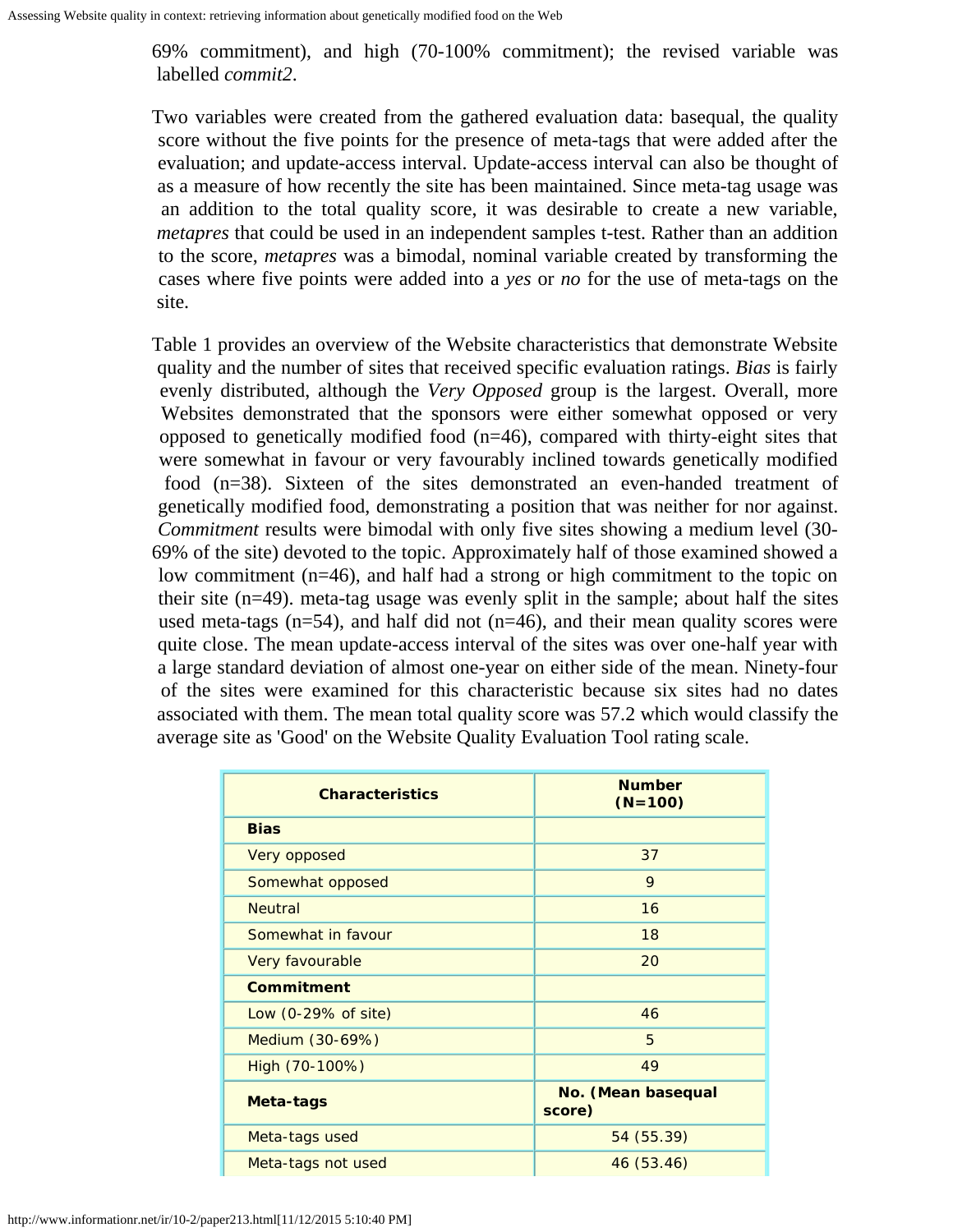| Update-access interval (n=94)               | Mean no. of days<br>(Std.Dev.) |  |
|---------------------------------------------|--------------------------------|--|
|                                             | 193 (309)                      |  |
| Total quality score (max. =82)<br>$(n=100)$ | <b>Mean score (Std.Dev.)</b>   |  |
|                                             | 57.2(11.6)                     |  |
| <b>Quality rating</b>                       | No. of sites                   |  |
| <b>Excellent site</b>                       | 9                              |  |
| Very good                                   | 25                             |  |
| Good                                        | 17                             |  |
| Fair                                        | 17                             |  |
| Problematic                                 | 25                             |  |

#### **Table 1: Website characteristics**

### **Findings and analysis**

This study proposed a model that showed how resources, as measured by meta-tag use, commitment of Website, and update-access interval of the site combined with politics (as measured by bias) would predict the quality of a Website. Quality was defined by variables measured on the Website Quality Evaluation Tool. Using metatags for keywords describing a site is one of the indicators of the level of resources in an organization because it implies that the organization has access to a Webmaster with some sophistication and with an interest in accurate information retrieval. It also might indicate that the organization cares about getting its message out to Internet users.

Although meta-tags have lost their ascendancy as a source of evidence for search engine relevancy decisions [\(Sullivan](#page-12-16) 2002) they are still widely used and may be an indicator of the quality of the Website. The first hypothesis, then, was that an independent samples t-test would find a significant difference in the mean base quality score of sites (*basequal*) that used meta-tags and those that did not. The *basequal* variable was designed specifically to be used in this analysis to capture the other criteria scores without including the five-point reward for using meta-tags. In addition, the *metapres* variable was used because it was a simple, nominal variable. The results show that, in fact, the means of the two groups of sites, those that use meta-tags and those that do not are almost equal, 55.39 and 53.46 (see Table 1). The equal variances were confirmed by the Levene's Test which was shown to have a significant F=.643 at  $p < .001$ . With t=.865,  $p > .05$  there is no statistically significant difference between the Websites that used meta-tags and those that did not, and, therefore, the null hypothesis cannot be rejected. Hypothesis 1, that the use of metatags is a good indicator of overall quality of a Website, is not supported.

A second measure of resource use by an organization is its level of commitment, which in this study was operationalized to the proportion of the Website devoted to the topic of genetically engineered food. It was found that Total Quality Score did not vary with levels of commitment as had been predicted. An analysis of variance (ANOVA) showed that the three commitment levels (*commit2*) had mean quality scores within two points of one another. The results of the analysis showed no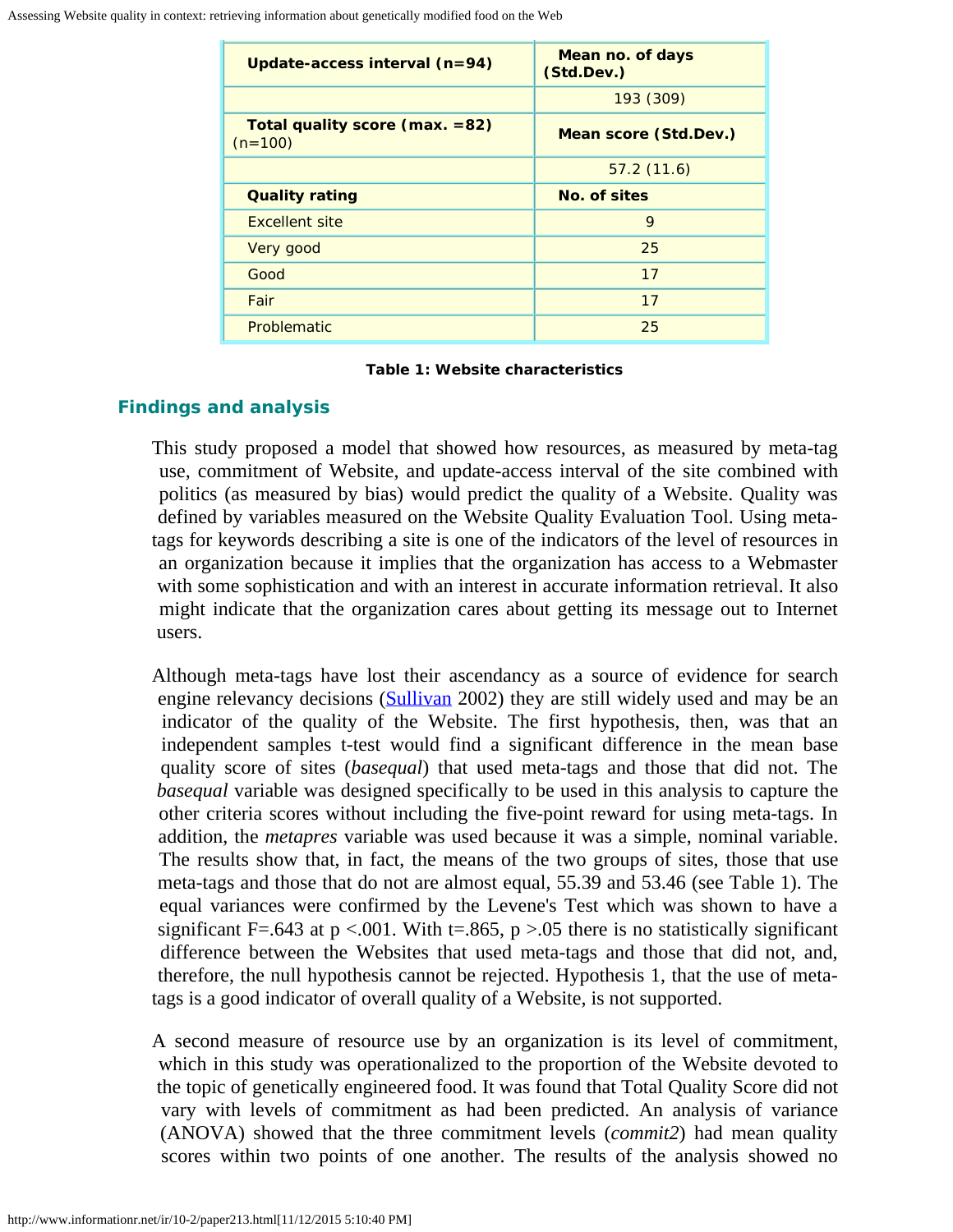support (F  $(2.97)=1.451$ , p  $>0.05$ ) for H2, that such a difference would be found in sites that devote quite a bit of their space to genetically modified food and those that have a small section of the site on the topic. The bimodal split of either high or low commitment levels may be a confounding factor in this analysis attributed to the purposive sampling technique that was used. Since the Websites analysed had by definition substantive amounts of information about biotechnology food, there was a high probability that these sites would have greater commitment to this topic. It might also be observed that, as in other contexts, quantity does not necessarily equal quality.

*Bias* as a measure of the politics involved in this topic was also not among a sufficient predictor of the quality of a Website. Although bias was widely distributed among the Websites (see Table 3 for details), bias did not correlate with the level of quality a Website exhibited. A simple regression analysis  $(r = -111, p > 0.05)$  provided evidence that bias had no effect on the total quality score. The null hypothesis for H3 (that strong bias affects quality) failed to be rejected and no support was given to bias as a quick quality measure as indicated on the model.

The final hypothesis looked at the impact of two of the resource variables (commitment and update-access interval of the site) and bias on the total quality score using a multiple regression analysis. Although bias had been rejected as a single predictor of Website quality, a multiple regression might reveal interactions among the variables that would lend support to the total model. This was not the case since only site update-access interval had a significant relationship to the score (beta=-.465, p≤.001 with an adjusted r-squared=0.206). Neither bias nor commitment correlated with the total quality score. H4, that there was a relationship between the resource indicators, commitment and update-access interval and the mean quality score, was partially supported with this evidence although the null hypothesis cannot be completely rejected.

A separate linear regression analysis confirmed the strength of the correlation of update-access interval and quality, and its direction ( $r = -0.474$ ,  $p \lt 0.001$  with rsquared=.216). The negative direction of this correlation indicates that this factor would predict a lower score on the Website Quality Evaluation Tool. In this new single factor model, update-access interval of the site was found to explain 21.6% of the variance. In other words the greater the amount of time between when a Website is updated and when it is viewed by the user, the lower the site's quality. In other words how often a Website is updated does indicate the lesser quality of the site. This suggests that there is still a large amount of the variation in Website quality that remains unexplained.

### **Conclusions**

The search for quality Websites is an endeavour that occupies many different fields [\(Seidman](#page-12-11) 2003; [Wikgren](#page-12-17) 2001). The Website Quality Evaluation Tool is useful for evaluating the credibility of Websites, however, it can be time consuming, taking approximately thirty minutes to evaluate each site. Consequently, the tool may be more useful to information professionals rather than to the public at large. Certainly, for sites that will be linked on an organizational portal or a library's Webography, the investment of time in using the tool is worthwhile. Consumers might benefit indirectly if they use library or research centre sites that have been examined and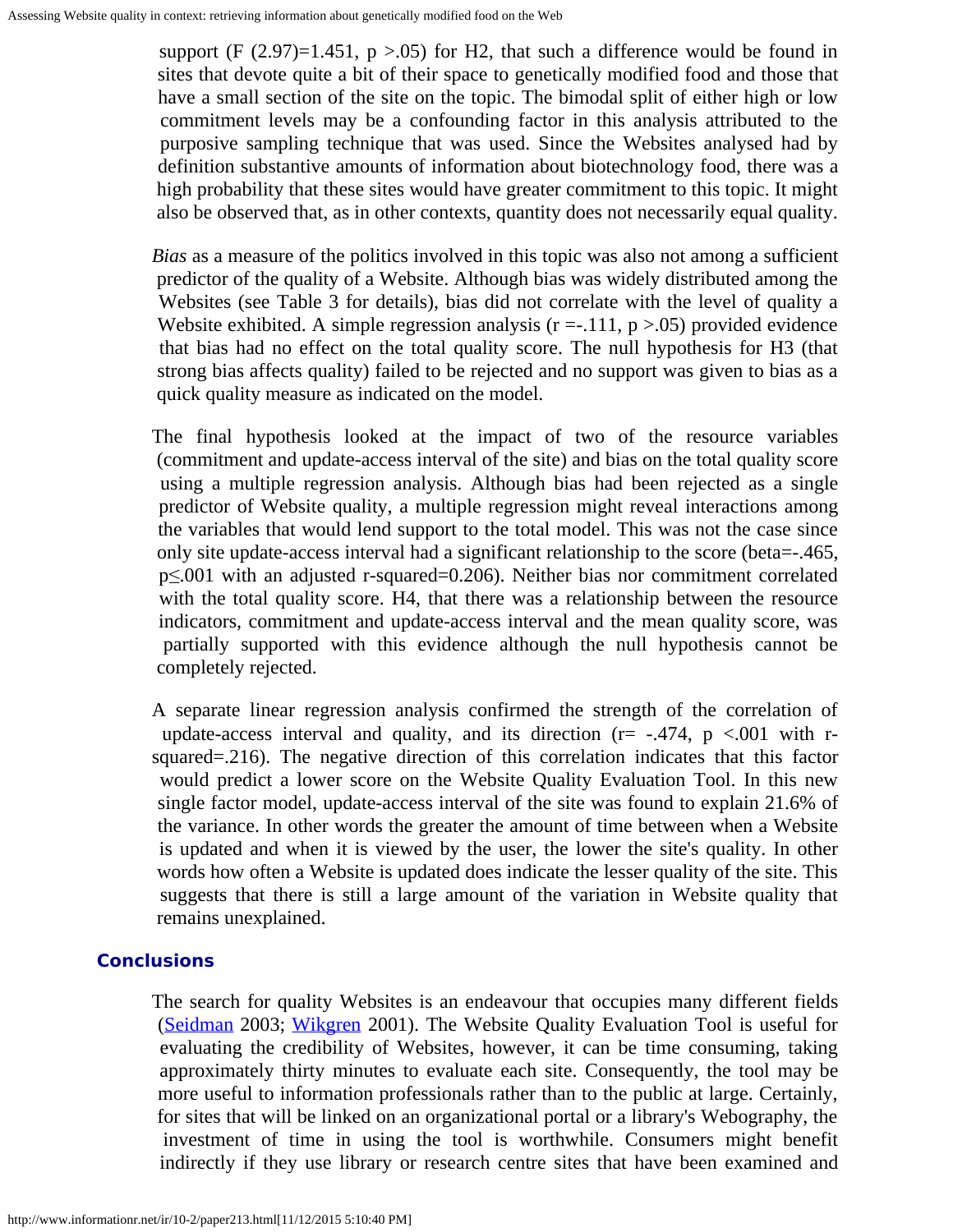vetted using the criteria in the tool.

It would be valuable to be able to use some meta-characteristic rather than the entire WQET, such as the update-access interval of the site, that might help differentiate Websites that do stand up to the quality test. This study looked for such a distinguishing feature(s). It examined political position as measured by bias and resource use as indicated by space, commitment, meta-tag use, and update-access interval of the site as possible discriminators.

It was determined that bias as a measure of political stance was not a useful discriminator. There was no significant correlation between bias and the WQET score for the sample population. High quality sites were produced by both proponents and opponents of genetically modified food.

The second possible discriminator, *resources*, was actually a set of factors. It was thought the level of resources would be indicated by commitment, or the amount of the Website that was devoted to the topic of interest, the use of meta-tags, and the access-update interval. It was thought that correlations would exist that would follow the empirical model provided in Figure 2. However, strong statistical evidence for the model was not found in the sample of Websites that was analysed. The group of Websites that used meta-tags was equally high in quality as those that did not; the basequal scores were almost identical. In addition, *commitment* was not significantly correlated with the total quality score. Those sites that devoted many pages to the topic of genetically modified food fared equally well on the WQET as those that dedicated only a few to the topic.

The update-access interval was shown to account for over 20% of the variance in the quality score. This may indicate that the amount of updating that a site undergoes overwhelms all other considerations of resources that an organization commits to an endeavour such as a Web presence on the Internet. However, this result may be complicated by the number of sites with no easily determined *update* date and by those that use automatic dating techniques. Many Websites now pull in the date automatically from their server host. This serves to obscure the length of time since it was last updated. It is especially crucial in a science domain such as genetically modified food to know where current information exists and where outdated research may be. Identifying sites with older information could be critically important for research, for education, for library purposes, and for general learning by interested parties. It may be useful to identify and then segregate those sites that do use an automatic dater by looking carefully at the source code for javascript-supplied date routines. After differentiating the automatically dated sites from the sites where dates were manually applied, the analysis could then be revised.

As more and more people have access to the Internet and use Websites for gathering information, it becomes necessary to identify high quality and trustworthy sites. The WQET is a useful instrument for the information professional to use in accomplishing this important task. For everyday information seekers, however, it examines too many factors. Update-access interval of the site appears to be one valid shorthand criterion for assessing Website quality despite the many problems with determining the date a Website has been updated. Still, a large proportion of the variance in the scores for Websites remains unexplained.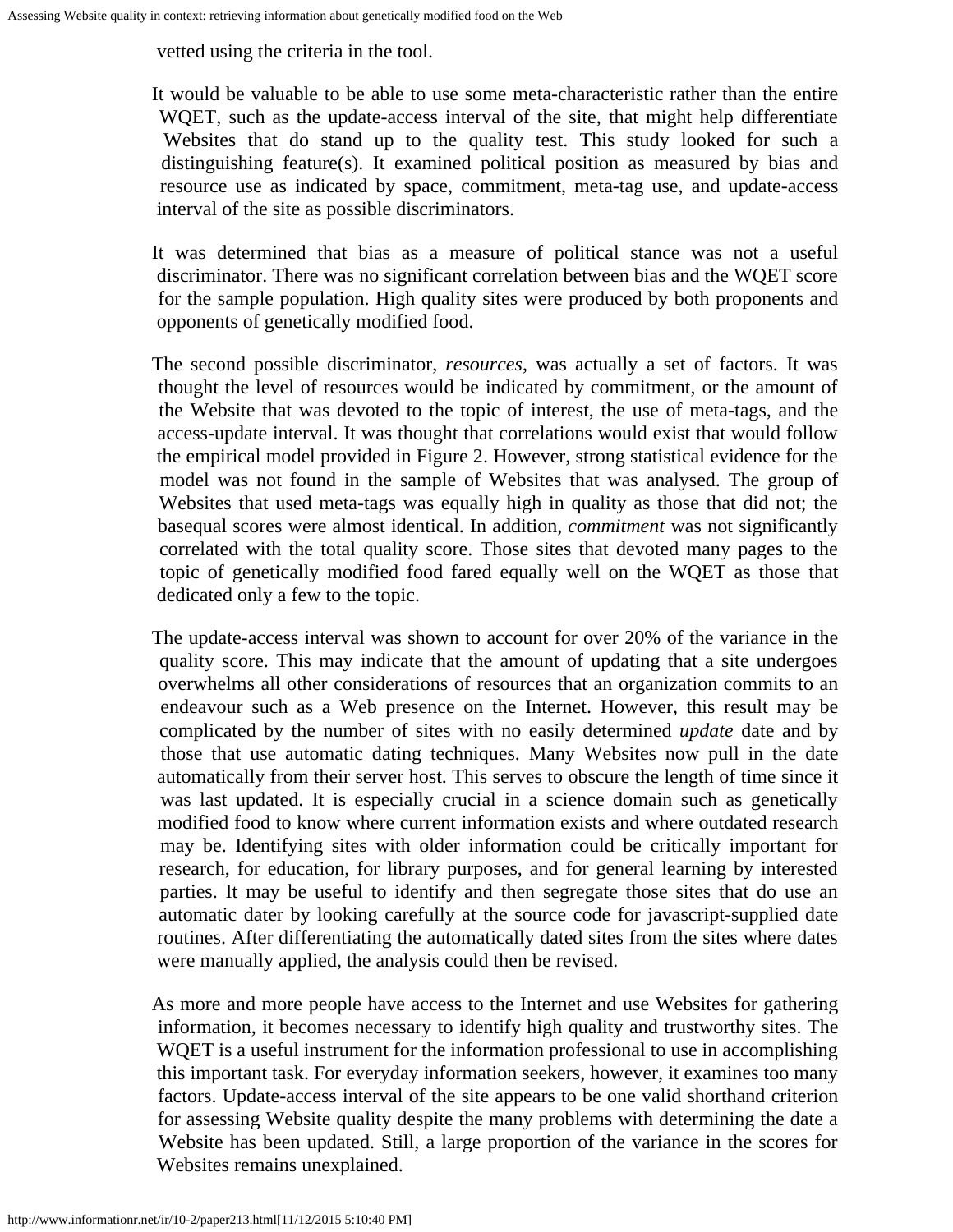Because it is common knowledge that information on the Internet differs dramatically in quality: some Websites being constructed by students who are compelled to do so for a class assignment, others by ideologues with an axe to grind, and others by reputable organizations with a mission to inform or advocate—it is useful to be able to assess the quality of the information, functionality, and the architectural details of such sites to find solid information resources in a time effective way. Like traditional efforts to establish authority in research reports and publishing, knowing how to assess Websites to assist information seekers in particular context areas is an emerging concern for library and information professionals. The Website Quality Evaluation Tool was built on aggregate research on information and Web quality, so it provides one step towards understanding Website evaluation. This paper explained how the WQET was used in the context of genetically modified agriculture and food. Current studies are planned to examine content factors more closely in an effort to determine more definitive quality measures and to look at how users themselves find information on genetically modified foods on the Web and how they incorporate what they find into their *way of life*.

## **Acknowledgements**

The authors gratefully acknowledge the assistance offered by Dawn Filan, Kelly Grimmett, and Chris Scott who helped design and implement the Access Database used to record quality factors and total quality scores. The authors are also grateful to the researchers at Rutgers University Food Policy Institute, in particular, Bill Hallman and Helen Aquino for their help on the project.

Research described here was supported by a grant provided to the Rutgers Food Policy Institute by the U.S. Department of Agriculture (USDA), under the Initiative for the Future of Agricultural Food Systems (IFAFS) grant #2002-52100-11203 *Evaluating Consumer Acceptance of Food Biotechnology in the United States*, Dr. William K. Hallman, Principal Investigator. The opinions expressed in the article are those of the authors and do not necessarily reflect official positions or policies of the USDA, The Food Policy Institute, or Rutgers University.

### <span id="page-11-2"></span>**References**

- Beck, S. (1997). *[Evaluation criteria: the good, the bad & the ugly; or why it's a good idea](http://lib.nmsu.edu/instruction/evalcrit.html)  [to evaluate Web sources](http://lib.nmsu.edu/instruction/evalcrit.html)*[.](http://lib.nmsu.edu/instruction/evalcrit.html) Retrieved 21 June, 2004, from http://lib.nmsu.edu/instruction/evalcrit.html
- British Library. (2003). *[Genetically modified foods](http://%20www.bl.uk/services/information)*[.](http://%20www.bl.uk/services/information) London: British Library. Retrieved 4 September, 2003 from http:// www.bl.uk/services/information
- Ciolek, T.M. (1996). [The six quests for the electronic grail: current approaches to](http://www.ciolek.com/PAPERS/six-quests1996.html)  [information quality in WWW resources.](http://www.ciolek.com/PAPERS/six-quests1996.html) *Review Informatique et Statistique dans les Sciences Humaines*, (1-4), 45-71. Retrieved 21 June, 2004 from http://www.ciolek.com/PAPERS/six-quests1996.html
- Dragulanescu, N-G. (2002). Website quality evaluations: criteria and tools. *International Information & Library Review*, **34**(2), 247-254.
- <span id="page-11-1"></span>Flanagin, A.J. & Metzger, M.J. (2001). Internet use in the contemporary media environment. *Human Communication Research*, **27**(1), 153-181.
- <span id="page-11-0"></span>Hallman, W.K., Hebden, W.C., Aquino, H.L., Cuite, C.L. & Lang, J.T. (2003). *Public perceptions of genetically modified foods: a national study of American knowledge and opinion.* New Brunswick, N.J.: Rutgers, The State University of New Jersey, Food Policy Institute.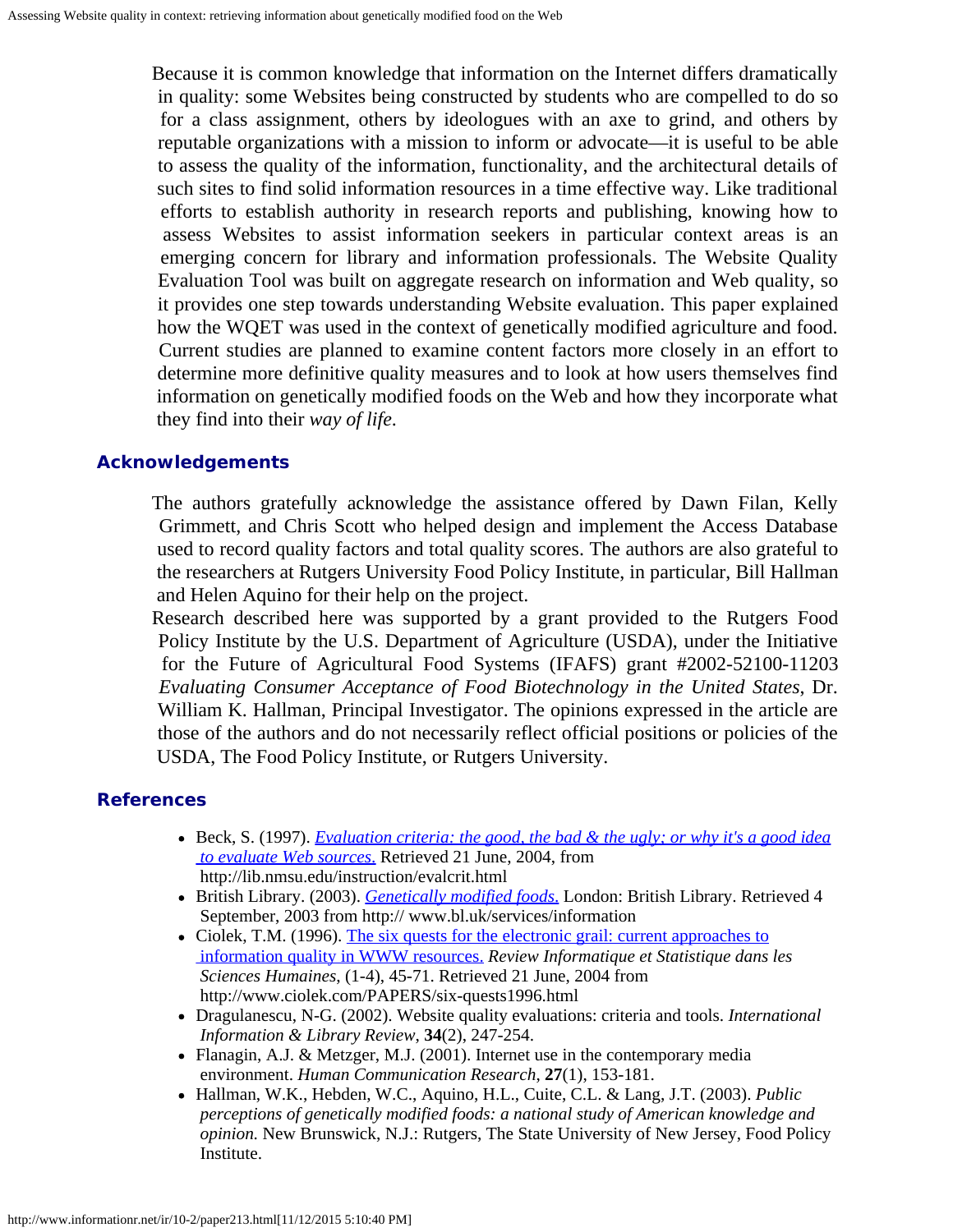- <span id="page-12-7"></span>Horrigan, J.B. (2003). *[Consumption of information goods and services in the United](http://www.pewinternet.org/pdfs/PIP_Info_Consumption.pdf)  [States](http://www.pewinternet.org/pdfs/PIP_Info_Consumption.pdf)*[.](http://www.pewinternet.org/pdfs/PIP_Info_Consumption.pdf) Washington, D.C.: PEW Internet & American Life Project. Retrieved 1 December, 2003 from http://www.pewinternet.org/pdfs/PIP\_Info\_Consumption.pdf
- <span id="page-12-8"></span>Internet World Stats (2004). *[Top ten countries with highest number of internet users](http://www.internetworldstats.com/stats.htm#top25)*[.](http://www.internetworldstats.com/stats.htm#top25) Retrieved 23 June, 2004 from http://www.internetworldstats.com/stats.htm#top25
- <span id="page-12-9"></span>Johnson, T.J. & Kaye, B.K. (2002). Webelievability: a path model examining how convenience and reliance predict online credibility. *Journalism & Mass Communication Quarterly*, **79**(3), 619-642.
- Lynch, P.J. & Horton, S. (1999). *[Web style guide](http://www.info.med.yale.edu/caim/manual)*[.](http://www.info.med.yale.edu/caim/manual) New Haven, CT: Yale University Press. Retrieved 21 June, 2004 from http://www.info.med.yale.edu/caim/manual.
- <span id="page-12-10"></span>McInerney, C. (2000a). *[Establishing and maintaining trust in online systems](http://scils.rutgers.edu/~clairemc/onlinepaper.htm)*[.](http://scils.rutgers.edu/~clairemc/onlinepaper.htm) In M. Williams (Ed.), *Proceedings of the 21st National Online Meeting (pp.257-270).* Medford, N.J.: Information Today. Retrieved 30 September, 2003 from http://scils.rutgers.edu/~clairemc/onlinepaper.htm.
- <span id="page-12-13"></span>• McInerney, C. (2000b). *[Consumer acceptance of biotechnology food in the U.S.](http://www.scils.rutgers.edu/~clairemc/webqualitytool.htm)*. Retrieved 21 June, 2004 from the Rutgers University, School of Communication, Information and Library Studies Website: http://www.scils.rutgers.edu/~clairemc/webqualitytool.htm
- <span id="page-12-3"></span> $\bullet$  McInerney, C., Bird, N.J. & Nucci, M. (2004). Knowledge flow from lab to the lay public: a case study of genetically modified food. *Science Communication,* **26**(1), 44-74.
- <span id="page-12-15"></span>Notess, G. (2003). [Search engine showdown: statistics.](http://searchengineshowdown.com/stats/) In *Search engine showdown: user's guide to searching the Web*. Retrieved 30 September, 2003 from http://searchengineshowdown.com/stats/.
- <span id="page-12-2"></span>Pew Initiative on Food and Biotechnology (2003a). *[Awareness of genetically modified](http://pewagbiotech.org/research/2003update/1.php)  [food remains low: public sentiment about genetically modified food.](http://pewagbiotech.org/research/2003update/1.php)* Retrieved 29 November, 2003 from http://pewagbiotech.org/research/2003update/1.php
- <span id="page-12-1"></span>Pew Initiative on Food and Biotechnology. (2003b). *[Factsheet: genetically modified crops](http://pewagbiotech.org/resources/factsheets/display.php3?FactsheetID=2)  [in the United States](http://pewagbiotech.org/resources/factsheets/display.php3?FactsheetID=2)*. Retrieved 26 August, 2003 from http://pewagbiotech.org/resources/factsheets/display.php3?FactsheetID=2
- <span id="page-12-14"></span>Quaglione, T. (2002). *Rhetorical strategies used on Websites created by proponents and opponents of biotechnology to influence public opinion*. Unpublished honours thesis, Rutgers University Cook College, New Brunswick, New Jersey, USA.
- <span id="page-12-0"></span>Savolainen, R. (1995). Everyday life information seeking: approaching information seeking in the context of 'Way of Life'. *Library and Information Science Research,* **17**, 259-294.
- <span id="page-12-11"></span>Seidman, J.J. (2003). *Evaluation of the quality of consumer health information Web sites: diabetes tool development and impact of sponsorship characteristics*. Unpublished doctoral dissertation, Johns Hopkins University, Baltimore, Maryland, USA.
- <span id="page-12-6"></span>• Spink, A. & Cole, C. (2001). Introduction to the special issue: everyday life informationseeking research. *Library & Information Science Research*, **23**(4), 301-304.
- <span id="page-12-16"></span>• Sullivan, D. (2002). *[Death of a meta tag](http://searchenginewatch.com/sereport/article.php/2165061)*. Retrieved 25 August, 2004 from http://searchenginewatch.com/sereport/article.php/2165061
- Tillman, H.N. (2003). *[Evaluating quality on the net](http://www.hopetillman.com/findqual.html)*. Retrieved 21 June, 2004 from http://www.hopetillman.com/findqual.html
- <span id="page-12-12"></span>Triese, D., Walsh-Childers, K., Weigold, M.F., & Friedman, M. (2003). Cultivating the science internet audience: impact of brand and domain on source credibility for science information. *Science Communication*, **24**(3), 309-332.
- United States. *Food and Drug Administration*. (1993). *[Genetically engineered foods: fears](http://www.fda.gov/bbs/topics/consumer/Con00191.html)  [and facts](http://www.fda.gov/bbs/topics/consumer/Con00191.html)*[.](http://www.fda.gov/bbs/topics/consumer/Con00191.html) *FDA Consumer*, **27**(1) Retrieved 4 September, 2003 from http://www.fda.gov/bbs/topics/consumer/Con00191.html
- Wehmeyer, L.B. (1997). Evaluating internet research. *Syllabus*, **11**(2), 46-48.
- <span id="page-12-17"></span>Wikgren, M. (2001). Health discussions on the Internet: a study of knowledge communication through citations. *Library and Information Science Research*, **23**(4), 305- 317.
- <span id="page-12-5"></span>Wilson, T.D. (1997). Information behaviour: an interdisciplinary perspective. *Information Processing and Management*, **33**(4), 551-572.
- <span id="page-12-4"></span>Wynne, B. (1995). Public understanding of science. In S. Jasanoff, G.E. Markle, J.C. Petersen & T. Pinch (Eds.), *Handbook of Science and Technology Studies* (pp. 361-388).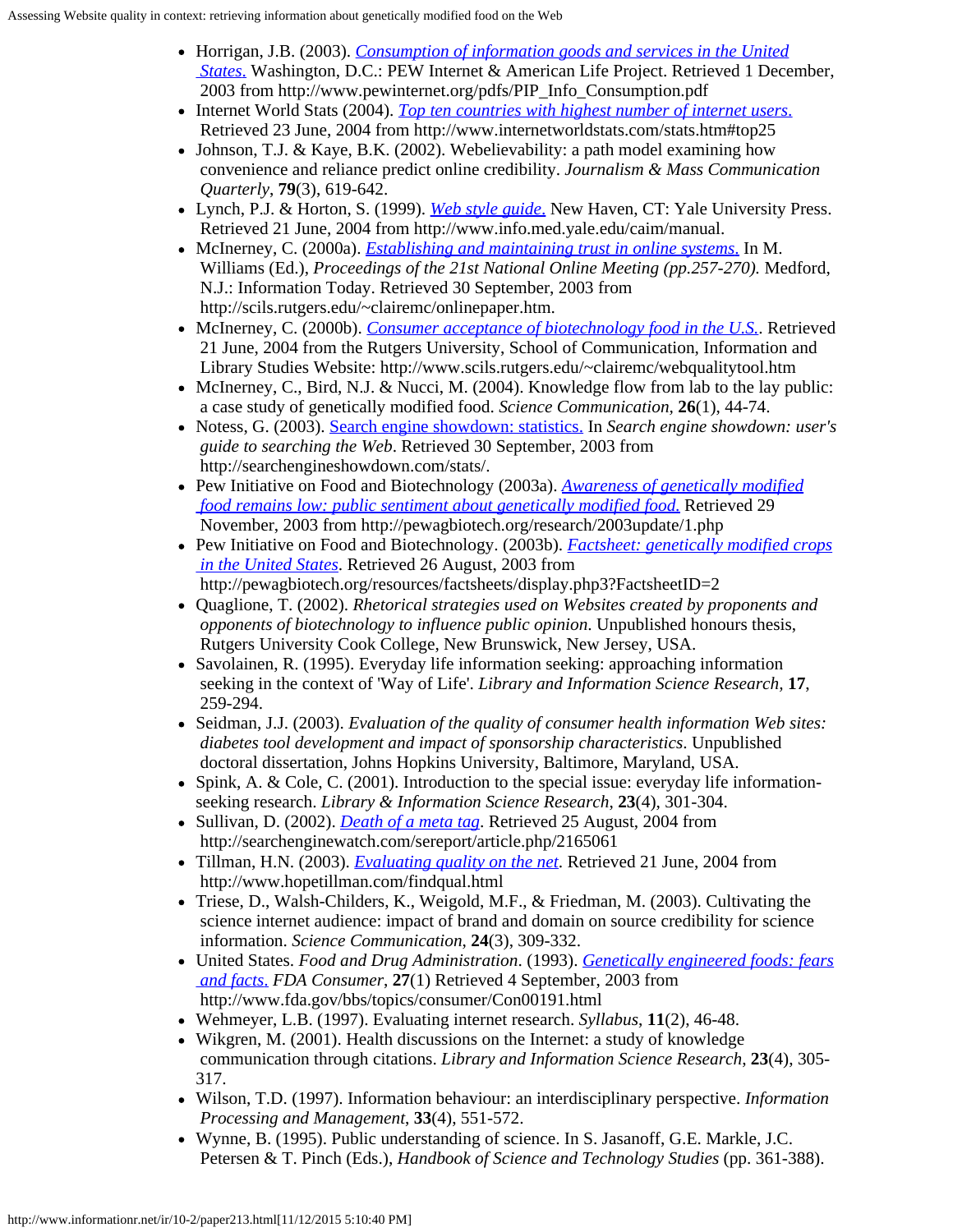Thousand Oaks, CA: Sage Publications.

# **APPENDIX**

# **Web Site Quality Evaluation Tool**

<span id="page-13-0"></span>This tool is for Web developers, Web teams, or information professionals who are interested in rating Web sites for trustworthiness and quality. Evaluate the site according to each quality criterion. Rate each category, using a scale of 1-7 (see below), and then give the Web site an overall score based on the calculations and total.

| Web    |                                                                |  | site |
|--------|----------------------------------------------------------------|--|------|
|        | URL:                                                           |  |      |
| Web    |                                                                |  | site |
|        |                                                                |  |      |
|        |                                                                |  |      |
|        |                                                                |  |      |
|        | <b>Rating Scale:</b> 1 2 Poor 3 4 Average 5 6 Good 7 Excellent |  |      |
| Score: |                                                                |  |      |

## **\_\_\_\_\_\_A. Content**

[1-7] Are the grammar and spelling correct?

Are statistics and research findings cited and documented? Are biases clearly stated? Is the audience or objective of the site clearly identified? Is language appropriate for the subject matter? Is there a theme, or are different topics tied together conceptually? Is this a personal Web page or an institutional one? Is there evidence that the information is accurate?

# **\_\_\_\_\_\_B. Functionality**

[1-7] How easy is it to navigate through the site?

Is there a menu bar that makes sense? Is there a site map, index, or directory? Is information presented in a clear and uncluttered manner? Does the site load quickly or are there delays? Is there an understandable conceptual plan?

# **\_\_\_\_\_\_C. Currency and Stability**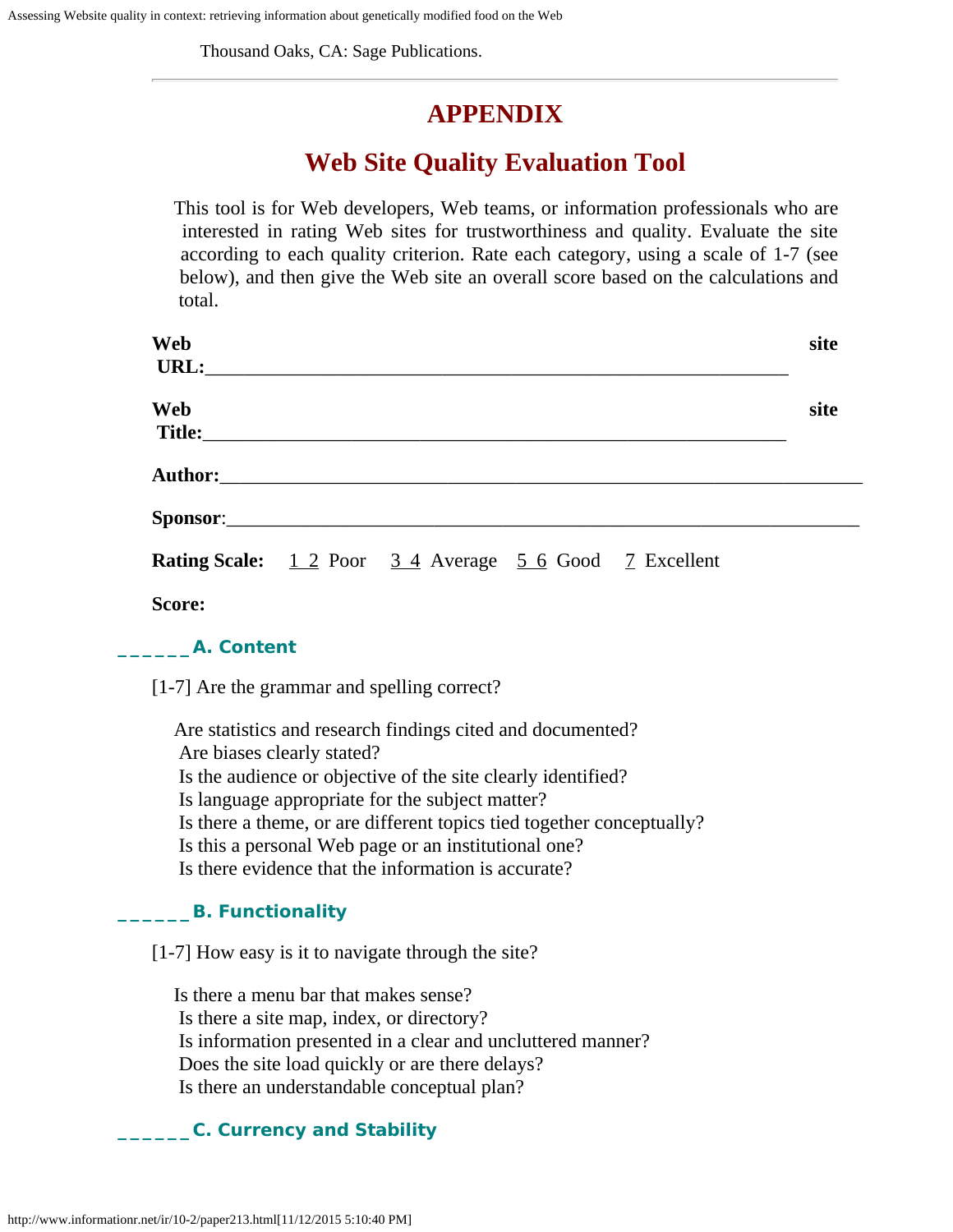[1-7] Is the material up to date?

What is the lasting power potential of this site?

Are pages dated to indicate date of creation or revision date?

Have there been frequent updates indicating that there is ongoing site maintenance?

# **\_\_\_\_\_\_D. Links**

[1-7] Do internal links lead user to a logical outcome?

Have external links been carefully selected? Are connections live and reliable?

# **\_\_\_\_\_\_E. Graphics**

[1-7] Do the graphics enhance the information and understanding of the site material?

Are there gratuitous animated items that do little to enhance the information? Are the colors pleasing and harmonious? Are the fonts readable and consistent? Is the design scheme consistent throughout the site? Are frames annoying or are they functional (e.g. can the user print a frame and escape from a frame?)

# **\_\_\_\_\_\_F. Authority**

[1-7] Is the author clearly identified with background, resume, CV, or biography?

Is contact information, including postal address, phone, and e-mail available? Is e-mail address linked for easy communication?

What is the domain type of the sponsor?

Is the sponsor trying to sell something or advocate a cause? (Selling and advocating are not necessarily negative characteristics, but either activity should be clearly stated.)

# **\_\_\_\_\_\_G. Coverage**

[1-7] Is there a clearly stated goal for the site's information scope?

Does the site's information meet the clearly stated objectives of the site? Is the information comprehensive or are there large gaps in coverage?

# **\_\_\_\_\_\_H. Style**

[1-7] Does the site demonstrate a consistent, clear style?

Does the style enhance the content or detract from it? Is the style appropriate for the content? Does the style demonstrate creativity or innovation?

\_\_\_\_\_\_ Award **5** extra points if site uses **meta-tags** responsibly for subject